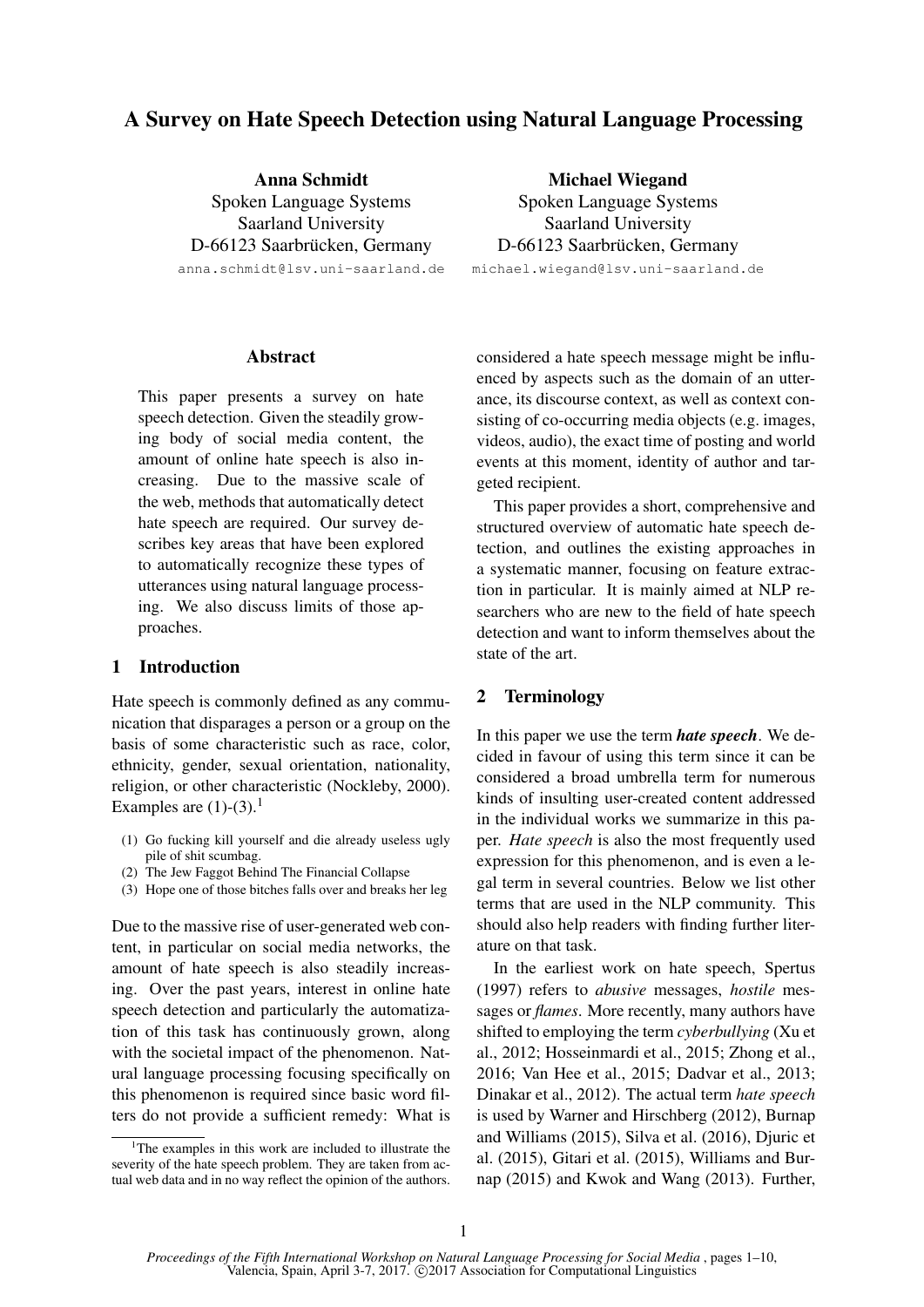Sood et al. (2012a) work on detecting (personal) *insults*, *profanity* and user posts that are characterized by *malicious intent*, while Razavi et al. (2010) refer to *offensive language*. Xiang et al. (2012) focus on *vulgar* language and *profanity-related of* $fensive content$ . Xu et al.  $(2012)^2$  further look into jokingly formulated *teasing* in messages that represent (possibly less severe) bullying episodes. Finally, Burnap and Williams (2014) specifically look into *othering language*, characterized by an us-them dichotomy in racist communication.

## 3 Features for Hate Speech Detection

As is often the case with classification-related tasks, one of the most interesting aspects distinguishing different approaches is which features are used. Hate speech detection is certainly no exception since what differentiates a hateful speech utterance from a harmless one is probably not attributable to a single class of influencing aspects. While the set of features examined in the different works greatly varies, the classification methods mainly focus on supervised learning (§6).

## 3.1 Simple Surface Features

For any text classification task, the most obvious information to utilize are surface-level features, such as bag of words. Indeed, unigrams and larger n-grams are included in the feature sets by a majority of authors (Chen et al., 2012; Xu et al., 2012; Warner and Hirschberg, 2012; Sood et al., 2012b; Burnap and Williams, 2015; Van Hee et al., 2015; Waseem and Hovy, 2016; Burnap and Williams, 2016; Hosseinmardi et al., 2015; Nobata et al., 2016). These features are often reported to be highly predictive. Still, in many works n-gram features are combined with a large selection of other features. For example, in their recent work, Nobata et al. (2016) report that while token and character n-gram features are the most predictive single features in their experiments, combining them with all additional features further improves performance.

Character-level n-gram features might provide a way to attenuate the spelling variation problem often faced when working with user generated comment text. For instance, the phrase *ki11 yrslef a\$\$hole*, which is regarded as an example of hate speech, will most likely pose problems to tokenbased approaches since the unusual spelling variations will result in very rare or even unknown tokens in the training data. Character-level approaches, on the other hand, are more likely to capture the similarity to the canonical spelling of these tokens. Mehdad and Tetreault (2016) systematically compare character n-gram features with token n-grams for hate speech detection, and find that character n-grams prove to be more predictive than token n-grams.

Apart from word- and character-based features, hate speech detection can also benefit from other surface features (Chen et al., 2012; Nobata et al., 2016), such as information on the frequency of URL mentions and punctuation, comment and token lengths, capitalization, words that cannot be found in English dictionaries, and the number of non-alpha numeric characters present in tokens.

## 3.2 Word Generalization

While bag-of-words features usually yield a good classification performance in hate speech detection, in order to work effectively these features require predictive words to appear in both training and test data. However, since hate speech detection is usually applied on small pieces of text (e.g. passages or even individual sentences), one may face a data sparsity problem. This is why several works address this issue by applying some form of *word generalization*. This can be achieved by carrying out word clustering and then using induced cluster IDs representing sets of words as additional (generalized) features. A standard algorithm for this is *Brown clustering* (Brown et al., 1992) which has been used as a feature in Warner and Hirschberg (2012). While Brown clustering produces hard clusters – that is, it assigns each individual word to one particular cluster – *Latent Dirichlet Allocation (LDA)* (Blei et al., 2003) produces for each word a topic distribution indicating to which degree a word belongs to each topic. Such information has similarly been used for hate speech detection (Xiang et al., 2012; Zhong et al., 2016).

More recently, distributed word representations (based on neural networks), also referred to as *word embeddings*, have been proposed for a similar purposes. For each word a vector representation is induced (Mikolov et al., 2013) from a large (unlabelled) text corpus. Such vector representations have the advantage that different, semanti-

<sup>&</sup>lt;sup>2</sup>The data from this work are available under  $http://$ research.cs.wisc.edu/bullying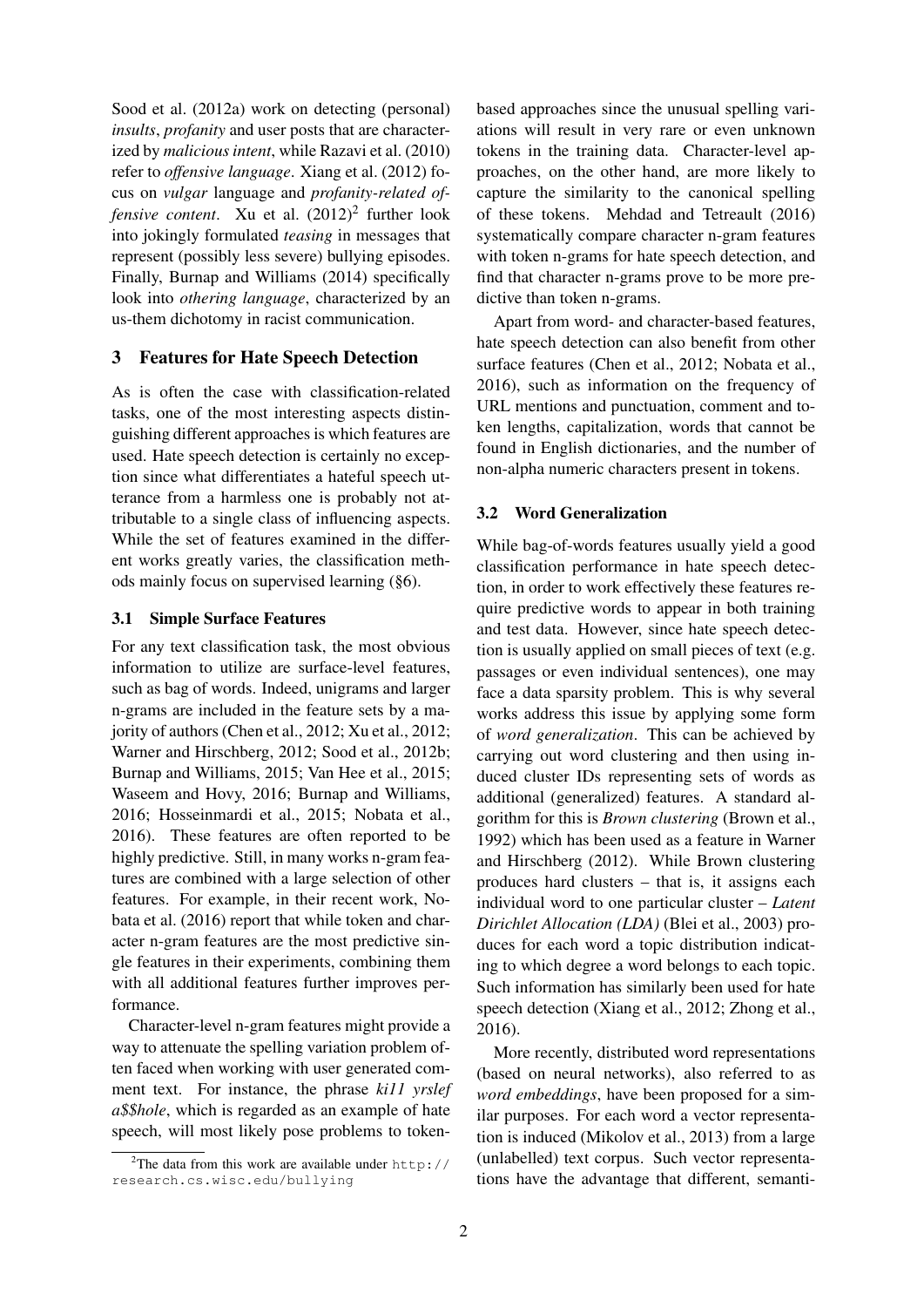cally similar words may also end up having similar vectors. Such vectors may eventually be used as classification features, replacing binary features indicating the presence or frequency of particular words. Since in hate speech detection sentences or passages are classified rather than individual words, a vector representation of the *set* of word vectors representing the words of the text to be classified is sought. A simple way to accomplish this is by averaging the vectors of all words occurring in one passage or sentence. For detecting hate speech, this method is only reported to have limited effectiveness (Nobata et al., 2016), no matter whether general pretrained embeddings are used or the embeddings are induced from a domainspecific corpus. Alternatively, Djuric et al. (2015) propose to use embeddings that directly represent the text passages to be classified. These *paragraph embeddings* (Le and Mikolov, 2014), which are internally based on word embeddings, have been shown to be much more effective than the averaging of word embeddings (Nobata et al., 2016).

## 3.3 Sentiment Analysis

Hate speech and sentiment analysis are closely related, and it is safe to assume that usually negative sentiment pertains to a hate speech message. Because of this, several approaches acknowledge the relatedness of hate speech and sentiment analysis by incorporating the latter as an auxiliary classification. Dinakar et al. (2012), Sood et al. (2012b) and Gitari et al. (2015) follow a multistep approach, in which a classifier dedicated to detect negative polarity is applied prior to the classifier specifically checking for evidence of hate speech. Further, Gitari et al. (2015) run an additional classifier that weeds out non-subjective sentences prior to the aforementioned polarity classification.

Apart from multi-step approaches, there are also single-step approaches that include some form of sentiment information as a feature. For example, in their supervised classifier, Van Hee et al. (2015) use as features the number of positive, negative, and neutral words (according to a sentiment lexicon) occurring in a given comment text.

Further attempts to isolate the subset of hate speech from the set of negative polar utterances rest on the observation that hate speech also displays a *high degree* of negative polarity (Sood et al., 2012b; Burnap et al., 2013). To that end, po-

larity classifiers are employed which in addition to specifying the type of polarity (i.e. *positive* and *negative*) also predict the polar intensity of an utterance. A publicly available polarity classifier which produces such an output is *SentiStrength* (Thelwall et al., 2010). It is used for hate speech detection by Burnap et al. (2013).

#### 3.4 Lexical Resources

Trying to make use of the general assumption that hateful messages contain specific negative words (such as slurs, insults, etc.), many authors utilize the presence of such words as a feature. To obtain this type of information lexical resources are required that contain such predictive expressions.

A popular source for such word lists is the web. There are several publicly available lists that consist of *general* hate-related terms.<sup>3</sup> Apart from works that employ such lists (Xiang et al., 2012; Burnap and Williams, 2015; Nobata et al., 2016), there are also approaches, such as Burnap and Williams (2016) which focus on lists that are *specialized* towards a particular subtype of hate speech, such as ethnic slurs<sup>4</sup>, LGBT slang terms<sup>5</sup> , or words with a negative connotation towards handicapped people.<sup>6</sup>

Apart from publicly-available word lists from the web other approaches incorporate lexicons that have been specially compiled for the task at hand. Spertus (1997) employs a lexicon comprising so-called *good verbs* and *good adjectives*. Razavi et al. (2010) manually compiled an *Insulting and Abusing Language Dictionary* containing both words and phrases with different degrees of manifestation of flame varieties. This dictionary also assigns weights to each lexical entry which represents the degree of the potential impact level for hate speech detection. The weights are obtained by *adaptive learning* using the training partition of the data set used in that work. Gitari et al. (2015) build a resource comprising *hate verbs* which are verbs that condone or encourage acts of violence. Despite their general effectiveness, rel-

<sup>3</sup>www.noswearing.com/dictionary,

www.rsdb.org, www.hatebase.org

<sup>4</sup>https://en.wikipedia.org/wiki/List\_ of\_ethnic\_slurs

<sup>&</sup>lt;sup>5</sup>https://en.wikipedia.org/wiki/List\_ of\_LGBT\_slang\_terms

 $\overline{6}$ https://en.wikipedia.org/wiki/List\_ of\_disability-related\_terms\_with\_

negative\_connotations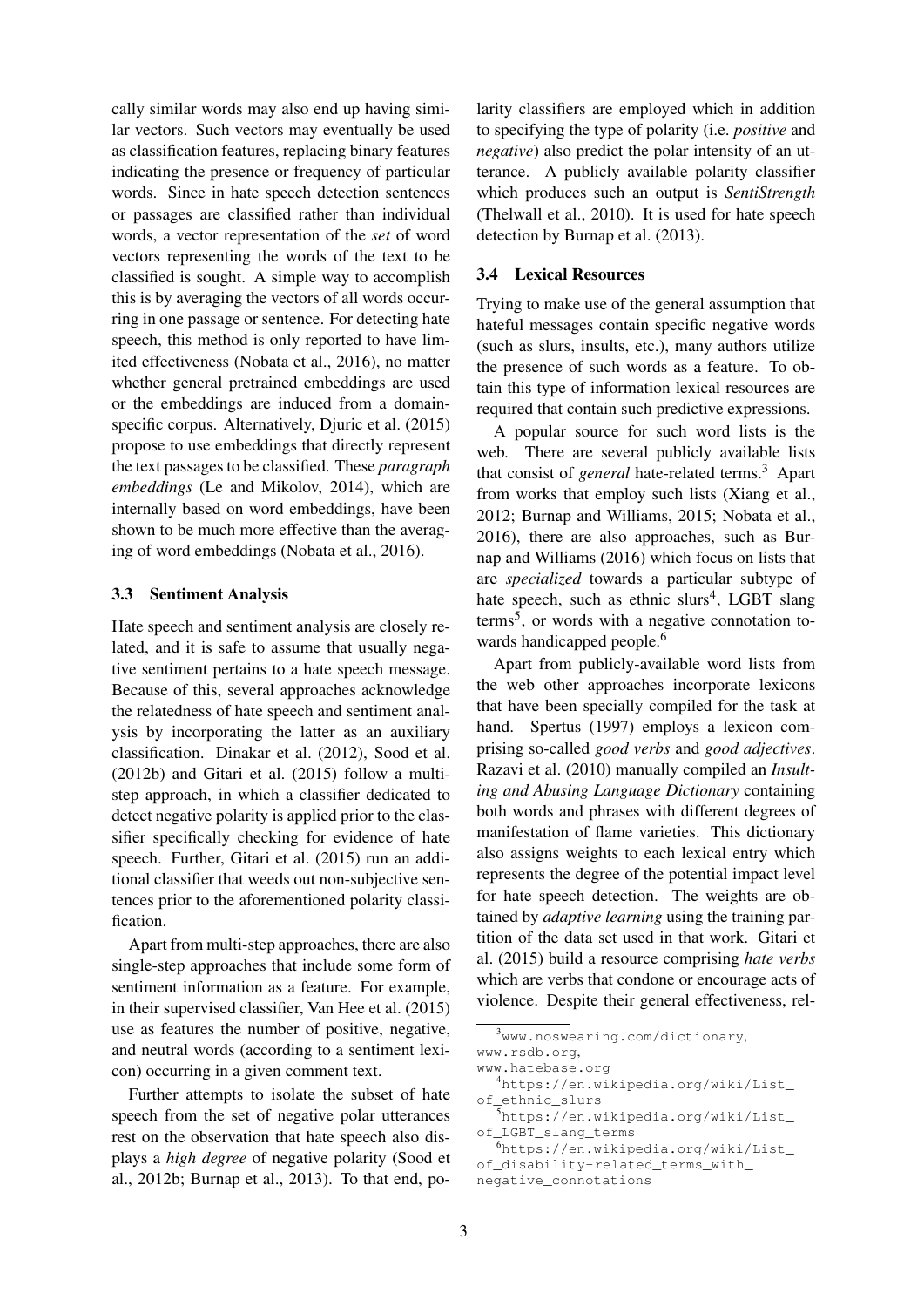atively little is known about the creation process and the theoretical concepts that underlie the lexical resources that have been specially compiled for hate speech detection.

Most approaches employ lexical features either as some baseline or in addition to other features. In contrast to other features, particularly bag of words (§3.1) or embeddings (§3.2), they are usually insufficient as a stand-alone feature (Nobata et al., 2016). Contextual factors play an important role. For example, Hosseinmardi et al. (2015) find that 48% of media sessions in their data collection were not deemed hate speech by a majority of annotators, even though they reportedly contained a high percentage of profanity words.

## 3.5 Linguistic Features

Linguistic aspects also play an important role for hate speech detection. Linguistic features are either employed in a more generic fashion or are specifically tailored to the task.

Xu et al. (2012) explore the combination of ngram features with POS-information-enriched tokens. However, adding POS information does not significantly improve classifier performance.

Taking into account deeper syntactic information as a feature, Chen et al. (2012) employ typed dependency relationships. Such relationships have the potential benefit that non-consecutive words bearing a (potentially long-distance) relationship can be captured in one feature. For instance, in (4) a dependency tuple nsubj(pigs, Jews) will denote the relation between the offensive term *pigs* and the hate-target *Jews*.

(4) Jews are lower class pigs.

Obviously, knowing that those two words are syntactically related makes the underlying statement more likely to convey hate speech than those keywords occurring in a sentence without any syntactic relation. Dependency relationships are also employed in the feature set from Gitari et al. (2015), Burnap and Williams (2015), Burnap and Williams (2016) and Nobata et al. (2016). Burnap and Williams (2015) and Burnap and Williams (2016) report significant performance improvements based on this feature; the other papers do not conduct ablation studies from which one could conclude the effectiveness of this particular feature. There is also a difference in the sets of dependency relationships representing a sentence which are used. Burnap and Williams (2015)

apply some statistical feature selection (*Bayesian Logistic Regression*), Chen et al. (2012) and Gitari et al. (2015) manually select the relations (e.g. by enforcing that one argument of the relation is an offensive term) while Nobata et al. (2016) do not carry out any further selection. Unfortunately, there does not exist any evaluation comparing these feature variations. Zhong et al. (2016) do not use the presence of explicit dependency relations occurring in a sentence as a feature but employ an *offensiveness level score*. This score is based on the frequency of co-occurrences of offensive terms and user identifiers in the same dependency relation.

In her work on the *Smokey* system, Spertus (1997) devises a set of linguistic features tailored to the task of hate speech detection. The syntactic features include the detection of *imperative* statements (e.g. *Get lost!*, *Get a life!*) and the cooccurrence of the pronoun *you* modified by noun phrases (as in *you bozos*). The *Smokey* system also incorporates some semantic features to prevent false positives. On the one hand, so-called *praise rules* are employed, which use regular expressions involving pre-defined *good words*. Since that work categorizes webpages, the praise rules try to detect co-occurrences of good words and expressions referring to the website to be classified. On the other hand, Spertus (1997) also employs *politeness rules* represented by certain polite words or phrases (e.g. *no thanks*, *would you* or *please*). Nobata et al. (2016) use a similar feature.

### 3.6 Knowledge-Based Features

Hate speech detection is a task that cannot be solved by simply looking at keywords. Even if one tries to model larger textual units, as researchers attempt to do by means of linguistic features (§3.5), it remains difficult to decide whether some utterance represents hate speech or not. For instance, (5) may not be regarded as some form of hate speech when only read in isolation.

(5) Put on a wig and lipstick and be who you really are.

However, when the context information is given that this utterance has been directed towards a boy on a social media site for adolescents<sup>7</sup>, one could infer that this is a remark to malign the sexuality or gender identity of the boy being addressed (Dinakar et al., 2012). (5) displays stereotypes most

 $7$ The example utterance from above is from Formspring.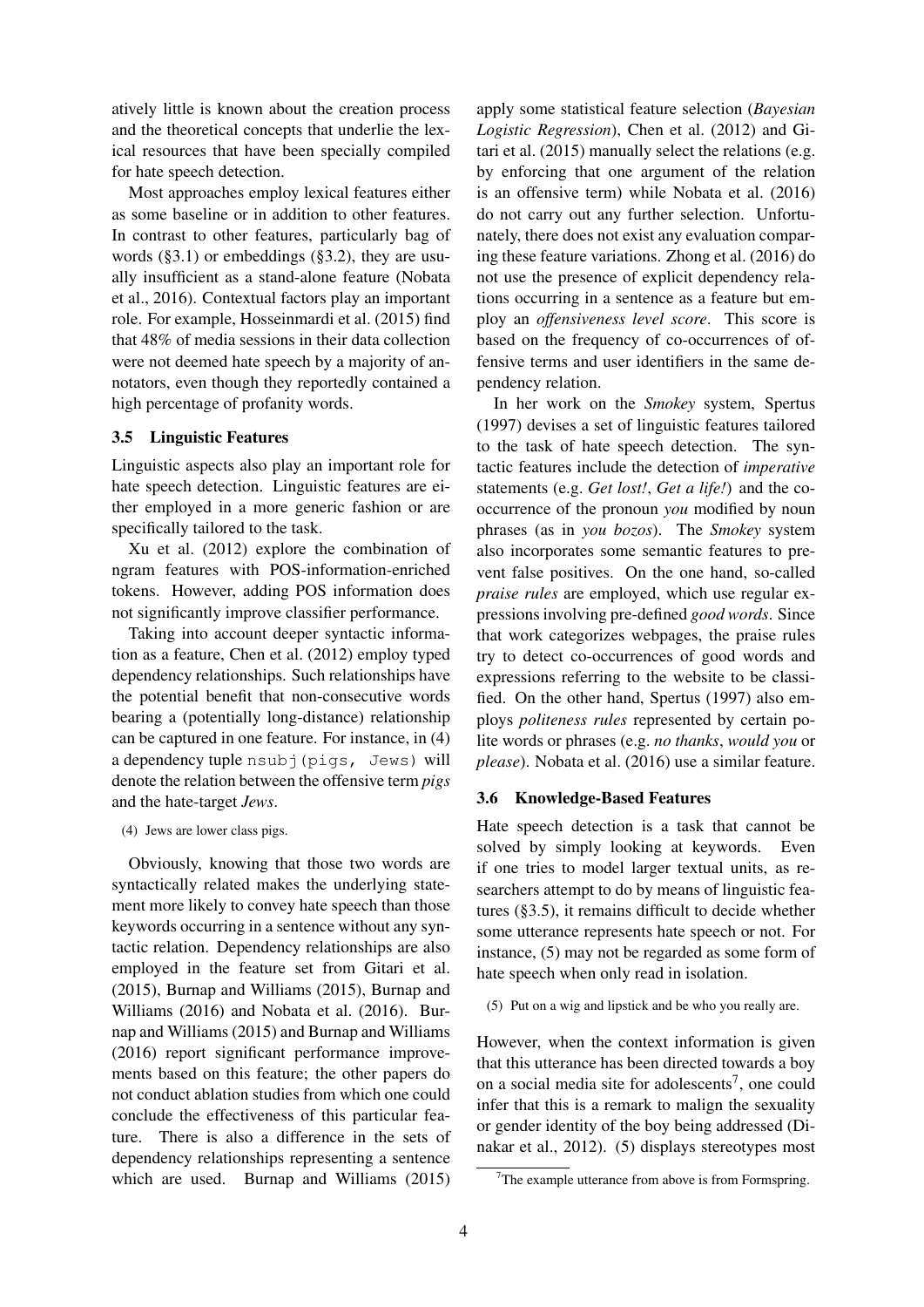commonly attributed to females (i.e. *putting on a wig and lipstick*). If these characteristics are attributed to a male in a heteronormative context, the intention may have been to insult the addressee.

The above example shows that whether a message is hateful or benign can be highly dependent on world knowledge, and it is therefore intuitive that the detection of a phenomenon as complex as hate speech might benefit from including information on aspects not directly related to language. Dinakar et al. (2012) present an approach employing automatic reasoning over world knowledge focusing on anti-LGBT hate speech. The basis of their model is the general-purpose ontology *ConceptNet* (Liu and Singh, 2004), which encodes concepts that are connected by relations to form assertions, such as *"a skirt is a form of female attire"*. *ConceptNet* is augmented by a set of stereotypes (manually) extracted from the social media network *Formspring*. <sup>8</sup> An example for such a stereotype assertion is *"lipstick is used by girls"*. The augmented knowledge base is referred to as *BullySpace*. <sup>9</sup> This knowledge base allows computing the similarity of concepts of common knowledge with concepts expressed in user comments.<sup>10</sup> After extracting concepts present in a given user comment, the similarity between the extracted concepts and a set of four *canonical concepts* is computed. Canonical concepts are the four reference concepts *positive* and *negative valence* and the two genders, *male* and *female*. The resulting similarity scores between extracted and canonical concepts indicate whether a message might constitute a hate speech instance. A hate speech instance has a high similarity to the canonical concept *negative valence* and the canonical concept representing the gender opposed to the actual gender of the user being addressed in the message post. For example, for the sentence given above, a high similarity to *negative valence* and *female* would correctly indicate that the utterance is meant as hate speech.

Obviously, the approach proposed by Dinakar et al. (2012) only works for a very confined subtype of hate speech (i.e. anti-LGBT bullying). Even though the framework would also allow for other types of hate speech, it would require domainspecific assertions to be included first. This would require a lot of manual coding. It is presumably this shortcoming that explains why, to our knowledge, this is the only work that tries to detect hate speech with the help of a knowledge base.

#### 3.7 Meta-Information

World knowledge gained from knowledge bases is not the only information available to refine inconclusive classification. Meta-information (i.e. information *about* an utterance) is also a valuable source to hate speech detection. Since the text commonly used as data for this task almost exclusively comes from social media platforms, a variety of such meta-information is usually offered and can be easily accessed via the APIs those platforms provide.

Having some background information about the user of a post may be very predictive. A user who is known to write hate speech messages may do so again. A user who is not known to write such messages is unlikely to do so in future. Xiang et al. (2012) effectively employ this heuristic in inferring further hate speech messages. Dadvar et al. (2013) use as a feature the number of profane words in the message history of a user. Knowing the gender of the user may also help (Dadvar et al., 2012; Waseem and Hovy, 2016). Men are much more likely to post hate speech messages than women.

Beyond these, several other kinds of metainformation are common, such as the number of posts by a user, the number of replies to a post, the average of the total number of replies per follower or the geographical origin, but most of these have not been found effective for classification (Zhong et al., 2016; Waseem and Hovy, 2016). Moreover, there are certain kinds of meta-information for which conflicting results have been reported. For instance, Hosseinmardi et al. (2015) report a correlation between the number of associated comments to a post and hate speech while Zhong et al. (2016) report the opposite. (Both papers use Instagram as a source.) Many reasons may be responsible for that. Zhong et al. (2016) speculate that the general lack in effectiveness of the metainformation they examined may be due to the fact they consider celebrity accounts. Accounts from regular users, on the other hand, may display quite a different behaviour. From that we conclude that

 ${}^{8}$ The augmentation is achieved by applying the joint inference technique *blending* after both *ConceptNet* and the assertions have been transformed into a so-called *AnalogySpace*.

<sup>9</sup>*BullySpace* contains 200 LGBT-specific assertions.

<sup>&</sup>lt;sup>10</sup>Concepts are represented as vectors, so the similarity can be easily computed by measures such as cosine-similarity.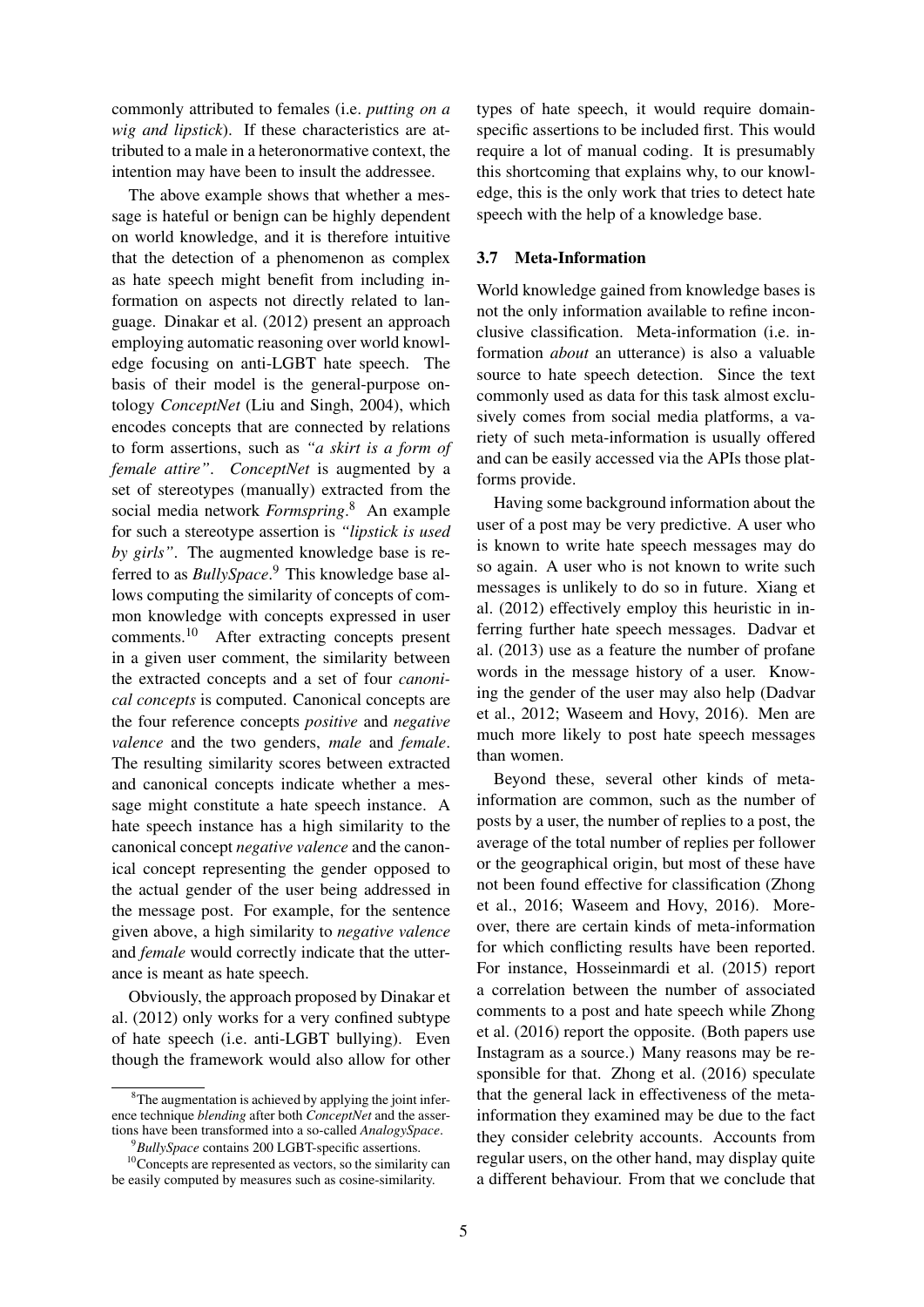meta-information may be helpful but it depends on the exact type of information one employs and also the source from which the data originate.

## 3.8 Multimodal Information

Modern social media do not only consist of text but also include images, video and audio content. Such non-textual content is also regularly commented on, and therefore becomes part of the discourse of a hate speech utterance. This context outside a written user comment can be used as a predictive feature.

As for knowledge-based features, not too many contributions exist that exploit this type of information. This is slightly surprising, since among hateful user posts illustrated by websites documenting representative cases of severe cyber hate $11$ , visual context plays a major role.

Hosseinmardi et al. (2015) employ features based on image labels, shared media content, and labelled image categories. Zhong et al. (2016) make use of pixel level image features and report that a combination of those visual features and features derived from captions gives best performance. They also employ these features for predicting which images are *bully-prone*. These are images that are likely to attract hate speech comments, and are referred to as *bullying triggers*.

## 4 Persons Involved in Bullying Episodes and Their Roles

Apart from detecting hateful messages, a group of works focuses on persons involved in hate speech episodes and their roles. Xu et al. (2012) look at the entire bullying event (or *bullying trace*), automatically assigning roles to actors involved in the event as well as the message author. They differentiate between the roles *bully*, *victim*, *assistant*, *defender*, *bystander*, *reinforcer*, *reporter* and *accuser* for tweet authors and for person mentions within the tweet. Aside from classifying insulting messages, Sood et al. (2012b) also automatically predict whether such messages are directed at an author of a previous comment or at a third party. Silva et al. (2016) provide an analysis of the main hate target groups on the two social media platforms Twitter and Whisper. The authors conclude that both platforms exhibit the same top 6 hate target groups: People are mostly bullied for their ethnicity, behaviour, physical characteristics, sexual orientation, class or gender. Chau and Xu (2007) present a study of a selected set of 28 anti-Black *hate groups* in blogs on the Xanga site. Using a semi-automated approach, they find demographical and topological characteristics of these groups. Using web-link and -content analysis, Zhou et al. (2005) examine the structure of US domestic extremist groups.

## 5 Anticipating Alarming Societal Changes

Apart from detecting individual, isolated hateful comments and classifying the types of users involved, the overall *proportion* of extreme negative posts over a certain time-span also allows for interesting avenues of research. Insights into changes in public or personal mood can be gained. Information on notable *increases* in the number of hateful posts within a short time span might indicate suspicious developments in a community. Such information could be utilized to circumvent incidents such as racial violence, terrorist attacks, or other crimes before they happen, thus providing steps in the direction of *anticipatory governance*.

One work concerned with crime prediction is Wang et al. (2012). This work focuses on forecasting hit-and-run crimes from Twitter data by effectively employing semantic role labelling and event-based topic extraction (with *LDA*). Burnap et al. (2013) examine the automatic detection of *tension* in social media. They establish that it can be reliably detected and visualized over time using sentiment analysis and lexical resources encoding topic-specific actors, accusations and abusive terms. Williams and Burnap (2015) temporally relate online hate speech with offline terrorist events. They find that the first hours following a terrorist event are the critical time span in which online hate speech may likely occur.

## 6 Classification Methods

The methods utilized for hate speech detection in terms of classifiers are predominantly supervised learning approaches. As classifiers mostly *Support Vector Machines* are used. Among the more recent methods, deep learning with *Recurrent Neural Network Language Models* has been employed in Mehdad and Tetreault (2016). There

 $11$ One example documenting disturbing cases of genderbased hate on facebook is

www.womenactionmedia.org/examples-ofgender-based-hate-speech-on- facebook/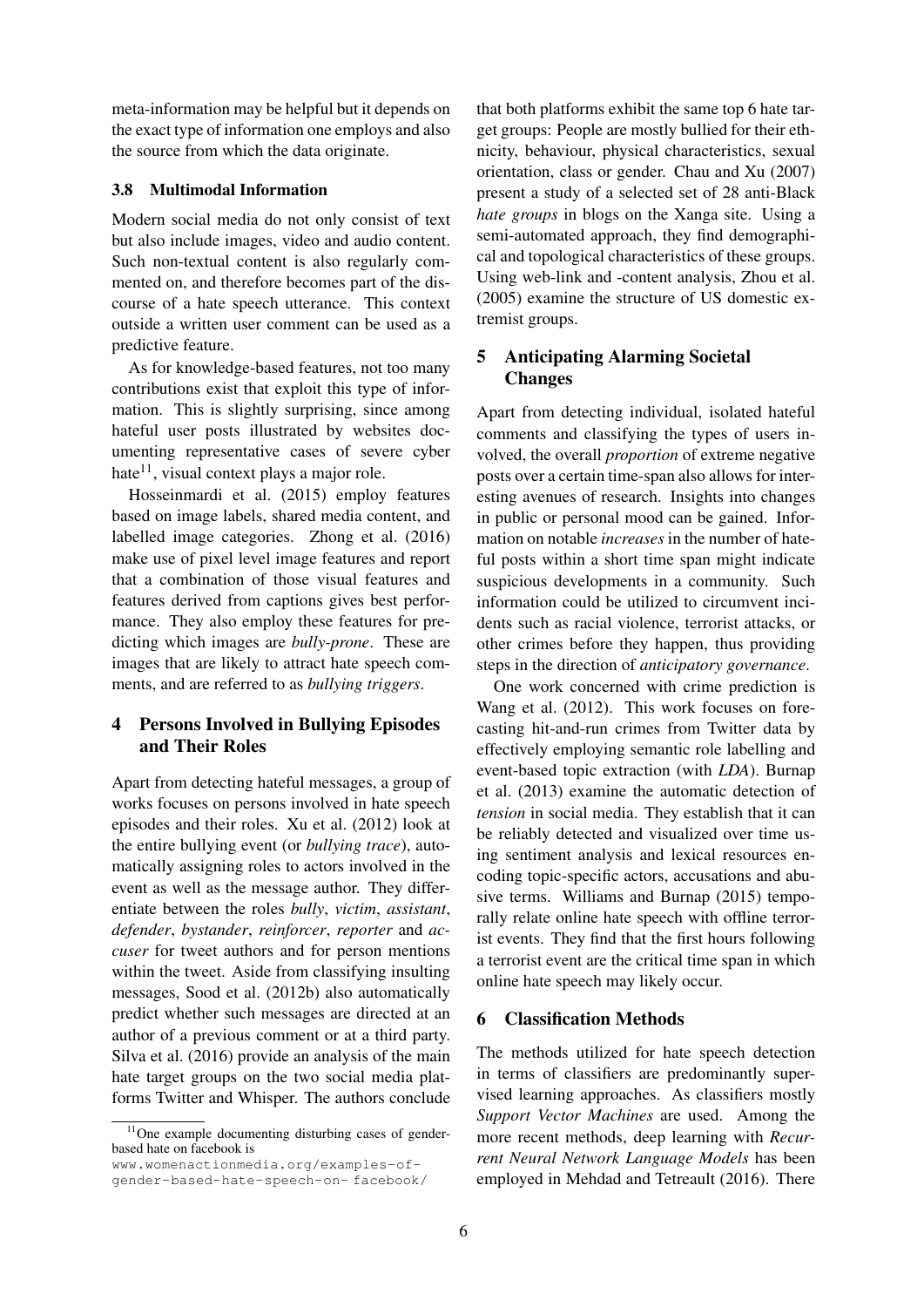exist no comparative studies which would allow making judgement on the most effective learning method.

The different works also differ in the choice of classification procedure: Standard one-step classification approaches exist along with multi-step classification approaches. The latter approaches employ individual classifiers that solve subproblems, such as establishing negative polarity (§3.3).

Furthermore, some works employ semi-supervised approaches, particularly bootstrapping, which can be utilized for different purposes in the context of hate speech detection. On the one hand, it can be used to obtain additional training data, as it is for example done in Xiang et al. (2012). In this work, first a set of Twitter *users* is divided into *good* and *bad users*, based on the number of offensive terms present in their posts. Then *all* existing tweets of those bad users are selected and added to the training set as hate speech instances.

In addition, bootstrapping can also be utilized to build lexical resources used as part of the detection process. Gitari et al. (2015) apply this method to populate their hate verb lexicon, starting with a small seed verb list, and iteratively expanding it based on WordNet relations, adding all synonyms and hypernyms of those seed verbs.

## 7 Data and Annotation

To be able to perform experiments on hate speech detection, access to labelled corpora is essential. Since there is no commonly accepted benchmark corpus for the task, authors usually collect and label their own data. The data sources that are used include: Twitter (Xiang et al., 2012; Xu et al., 2012; Burnap et al., 2013; Burnap et al., 2014; Burnap and Williams, 2015; Silva et al., 2016), Instagram (Hosseinmardi et al., 2015; Zhong et al., 2016), Yahoo! (Nobata et al., 2016; Djuric et al., 2015; Warner and Hirschberg, 2012), YouTube (Dinakar et al., 2012), ask.fm (Van Hee et al., 2015), Formspring (Dinakar et al., 2012), Usenet (Razavi et al., 2010), Whisper<sup>12</sup> (Silva et al., 2016), and Xanga<sup>13</sup> (Chau and Xu, 2007). Since these sites have been created for different purposes, they may have special characteristics, and may therefore display different subtypes of hate speech. For instance, on a platform specially created for adolescents, one should expect quite dif-

ferent types of hate speech than on a service that is used by a cross-section of the general public since the resulting different demographics will have an impact on the topics discussed and the language used. These implications should be considered when interpreting the results of research conducted on a particular social media platform.

In general, the size of collected corpora varies considerably in works on hate speech detection, ranging from around 100 labelled comments used in the knowledge-based work by Dinakar et al. (2012) to several thousand comments used in other works, such as Van Hee et al. (2015) or Djuric et al. (2015). Apart from the classification approach taken, another reason for these size differences lies in the simple fact that annotating hate speech is an extremely time consuming endeavour: There are much fewer hateful than benign comments present in randomly sampled data, and therefore a large number of comments have to be annotated to find a considerable number of hate speech instances. This skewed distribution makes it generally difficult and costly to build a corpus that is balanced with respect to hateful and harmless comments. The size of a data set should always be taken into consideration when assessing the effectiveness of certain features or (learning) methods applied on it. Their effectiveness – or lack thereof – may be the result of a particular data size. For instance, features that tackle word generalization (§3.2) are extremely important when dealing with small data sets while on very large data sets they become less important since data sparsity is a less of an issue. We are not aware of any study examining the relation between the size of labeled training data and features/classifiers for hate speech detection.

In order to increase the share of hate speech messages while keeping the size of data instances to be annotated at a reasonable level, Waseem and Hovy  $(2016)^{14}$  propose to pre-select the text instances to be annotated by querying a site for topics which are likely to contain a higher degree of hate speech (e.g. *Islam terror*). While this increases the proportion of hate speech posts on resulting data sets, it focuses the resulting data set to specific topics and certain subtypes of hate speech (e.g. hate speech targeting Muslims).

In order to annotate a data set manually, either expert annotators are used or crowdsourcing ser-

<sup>12</sup>http://whisper.sh

<sup>13</sup>http://xanga.com

<sup>&</sup>lt;sup>14</sup>The data from this work are available under http:// github.com/zeerakw/hatespeech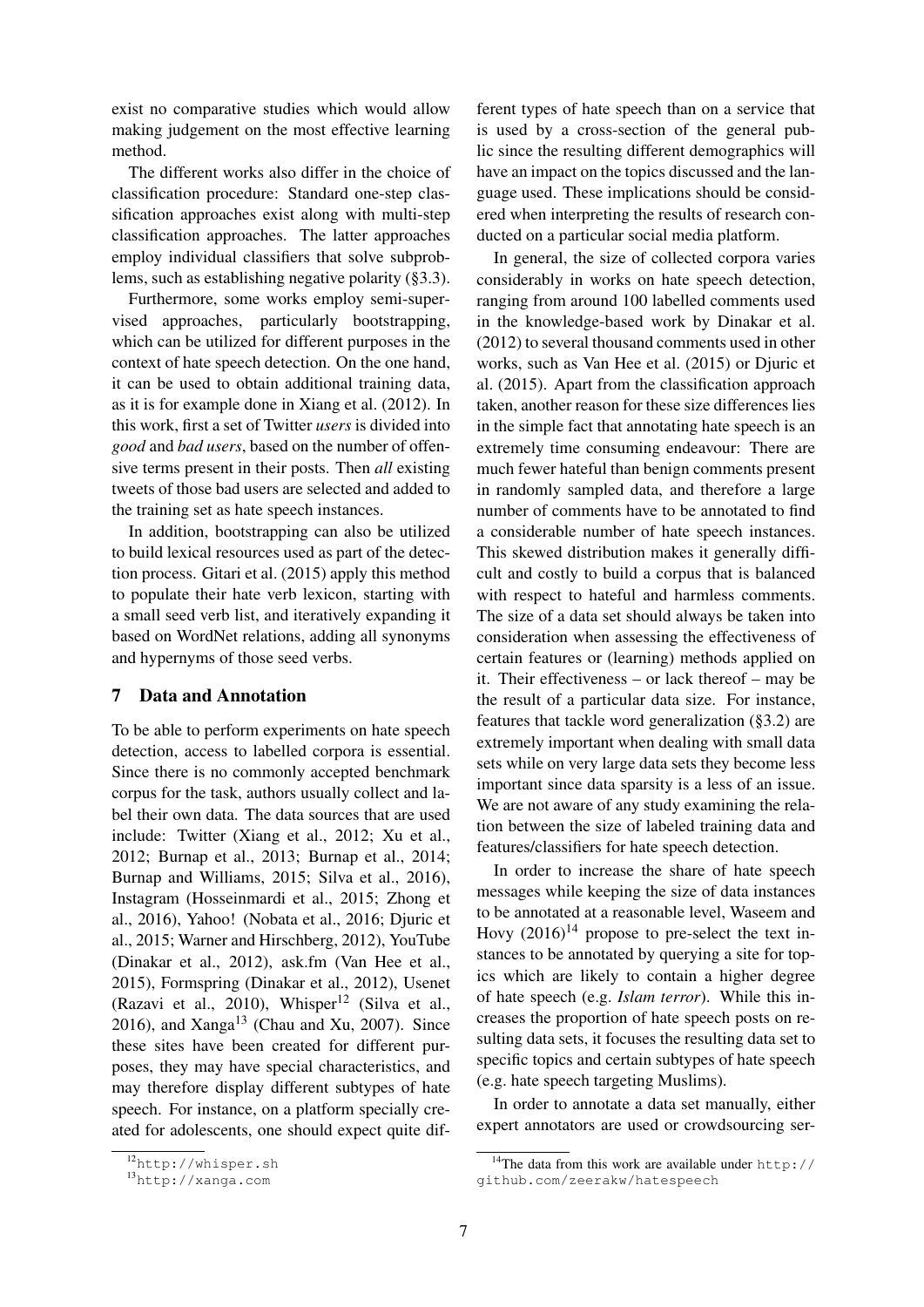vices, such as Amazon Mechanical Turk (AMT), are employed. Crowdsourcing has obvious economical and organizational advantages, especially for a task as time-consuming as the one at hand, but annotation quality might suffer from employing non-expert annotators. Nobata et al. (2016) compare crowdsourced annotations performed using AMT with annotations created by expert annotators and find large differences in agreement.

In addition to the issues mentioned above that, to some extent, challenge the comparability of the research conducted on various data sets, the fact that no commonly accepted definition of hate speech exists further exacerbates this situation.

Previous works remain fairly vague when it comes to the annotation guidelines their annotators were given for their work. Ross et al. (2016) point out that this is particularly a problem for hate speech detection. Despite providing annotators with a definition of hate speech, in their work the annotators still fail to produce an annotation at an acceptable level of reliability.

## 8 Challenges

As the previous section suggests, the community would considerably benefit from a benchmark data set for the hate speech detection task underlying a commonly accepted definition of the task.

With the exception of Dutch (Van Hee et al., 2015) and German (Ross et al., 2016), we are not aware of any significant research being done on hate speech detection other than on English language data. We think that particularly a multilingual perspective to hate speech may be worthwhile. Unlike other tasks in NLP, hate speech may have strong cultural implications, that is, depending on one's particular cultural background, an utterance may be perceived as offensive or not. It remains to be seen in how far established approaches to hate speech detection examined on English are equally effective on other languages.

Although in the previous sections we also described approaches that try to incorporate the context of hate speech by employing some specific knowledge-based features (§3.6), metainformation (§3.7) or multi-modal information (§3.8), we still feel that there has been comparatively little work looking into these types of features. In the following, we illustrate the necessity of incorporating such context knowledge with the help of three difficult instances of hate speech. For all these cases, it is unclear whether the methods we described in this survey would correctly recognize these remarks as hate speech.

In (6) a woman is ridiculed for her voice. There is no explicit evaluation of her voice but it is an obvious inference from being compared with *Kermit the frog*. In (7), a Muslim is accused of bestiality. Again, there is no explicit accusation. The speaker of that utterance relies on his addressee to be aware of stereotyped prejudices against Islam. Finally, in (8), the speaker of that utterance wants to offend some girls by suggesting they are unattractive. Again, there is no explicit mention of being unattractive but challenging someone else's opposite view can be interpreted in this way.

- (6) Kermit the frog called and he wants his voice back.
- (7) Your goat is calling.
- (8) Who was responsible for convincing these girls they were so pretty?

These examples are admittedly difficult cases and we are not aware of one individual method which would cope with all of these examples. It remains to be seen, whether in the future new computational approaches can actually solve these problems or whether hate speech is a research problem similar to sarcasm where only certain subtypes have been shown to be automatically detected with the help of NLP (Riloff et al., 2013).

## 9 Conclusion

In this paper, we presented a survey on the automatic detection of hate speech. This task is usually framed as a supervised learning problem. Fairly generic features, such as bag of words or embeddings, systematically yield reasonable classification performance. Character-level approaches work better than token-level approaches. Lexical resources, such as list of slurs, may help classification, but usually only in combination with other types of features. Various complex features using more linguistic knowledge, such as dependencyparse information, or features modelling specific linguistic constructs, such as imperatives or politeness, have also been shown to be effective. Information derived from text may not be the only cue suggesting the presence of hate speech. It may be complemented by meta-information or information from other modalities (e.g. images attached to messages). Making judgements about the general effectiveness of many of the complex features is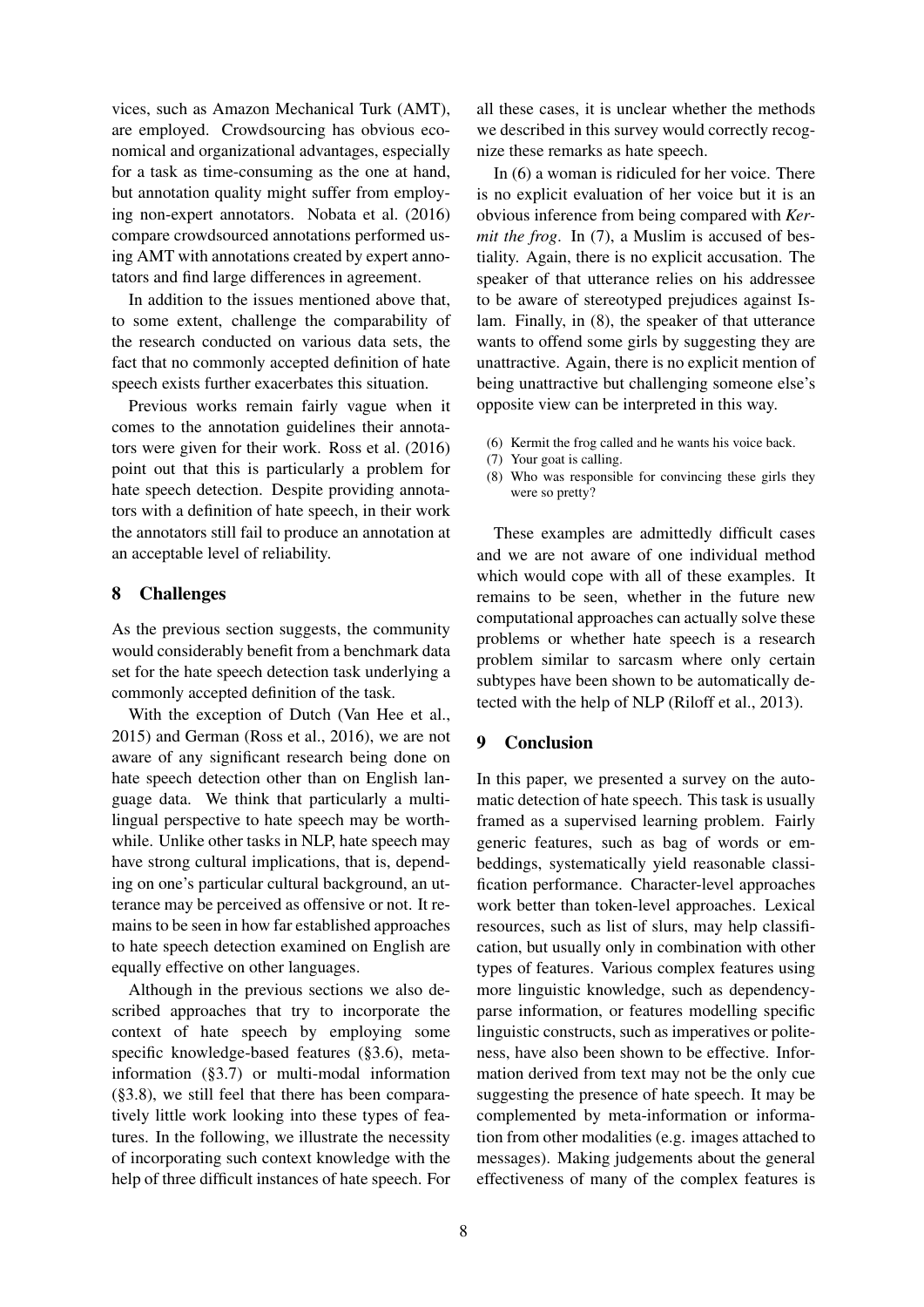difficult since, in most cases, they are only evaluated on individual data sets, most of which are not publicly available and often only address a subtype of hate speech, such as bullying of particular ethnic minorities. For better comparability of different features and methods, we argue for a benchmark data set for hate speech detection.

## Acknowledgements

We would like David M. Howcroft for proofreading this paper. The authors were partially supported by the German Research Foundation (DFG) under grant WI 4204/2-1 and the Cluster of Excellence Multimodal Computing and Interaction of the German Excellence Initiative.

## References

- David M. Blei, Andrew Ng, and Michael I. Jordan. 2003. Latent Dirichlet Allocation. *Journal of Machine Learning Research*, 3:993–1022.
- Peter F. Brown, Peter V. deSouza, Robert L. Mercer, Vincent J. Della Pietra, and Jenifer C. Lai. 1992. Class-based n-gram models of natural language. *Computational Linguistics*, 18(4):467–479.
- P. Burnap and M. Williams. 2014. Hate speech, machine classification and statistical modelling of information flows on twitter: Interpretation and communication for policy decision making. In *Internet, Policy and Politics Conference*, Oxford, United Kingdom.
- Pete Burnap and Matthew L. Williams. 2015. Cyber hate speech on twitter: An application of machine classification and statistical modeling for policy and decision making. *Policy & Internet*, 7(2):223–242.
- Pete Burnap and Matthew L. Williams. 2016. Us and them: identifying cyber hate on twitter across multiple protected characteristics. *EPJ Data Science*,  $5(1):1-15.$
- Pete Burnap, Omer F. Rana, Nick Avis, Matthew Williams, William Housley, Adam Edwards, Jeffrey Morgan, and Luke Sloan. 2013. Detecting tension in online communities with computational twitter analysis. *Technological Forecasting and Social Change*, pages 96–108, May.
- Pete Burnap, Matthew L. Williams, Luke Sloan, Omer Rana, William Housley, Adam Edwards, Vincent Knight, Rob Procter, and Alex Voss. 2014. Tweeting the terror: modelling the social media reaction to the woolwich terrorist attack. *Social Network Analysis and Mining*, 4(1):1–14.
- Michael Chau and Jennifer Xu. 2007. Mining communities and their relationships in blogs: A study of online hate groups. *International Journal of Human-Computer Studies*, 65(1):57–70.
- Ying Chen, Yilu Zhou, Sencun Zhu, and Heng Xu. 2012. Detecting offensive language in social media to protect adolescent online safety. In *Privacy, Security, Risk and Trust (PASSAT), 2012 International Conference on and 2012 International Conference on Social Computing (SocialCom)*, pages 71–80, Amsterdam, Netherlands, September. IEEE.
- Maral Dadvar, Franciska MG de Jong, RJF Ordelman, and RB Trieschnigg. 2012. Improved cyberbullying detection using gender information. *DIR 2012*, pages 22–25.
- Maral Dadvar, Dolf Trieschnigg, Roeland Ordelman, and Franciska de Jong. 2013. Improving Cyberbullying Detection with User Context. In *Proceedings of the European Conference in Information Retrieval (ECIR)*, pages 693–696, Moscow, Russia.
- Karthik Dinakar, Birago Jones, Catherine Havasi, Henry Lieberman, and Rosalind Picard. 2012. Common sense reasoning for detection, prevention, and mitigation of cyberbullying. *ACM Trans. Interact. Intell. Syst.*, 2(3):18:1–18:30, September.
- Nemanja Djuric, Jing Zhou, Robin Morris, Mihajlo Grbovic, Vladan Radosavljevic, and Narayan Bhamidipati. 2015. Hate speech detection with comment embeddings. In *Proceedings of the 24th International Conference on World Wide Web*, pages 29–30, New York, NY, USA. ACM.
- Njagi Dennis Gitari, Zhang Zuping, Hanyurwimfura Damien, and Jun Long. 2015. A lexicon-based approach for hate speech detection. *International Journal of Multimedia and Ubiquitous Engineering*, 10(4):215–230.
- Homa Hosseinmardi, Sabrina Arredondo Mattson, Rahat Ibn Rafiq, Richard Han, Qin Lv, and Shivakant Mishra. 2015. Detection of cyberbullying incidents on the instagram social network. *CoRR*, abs/1503.03909.
- Irene Kwok and Yuzhou Wang. 2013. Locate the hate: Detecting tweets against blacks. In Marie desJardins and Michael L. Littman, editors, *AAAI*, pages 1621– 1622, Bellevue, Washington, USA. AAAI Press.
- Quoc Le and Tomas Mikolov. 2014. Distributed Representations of Sentences and Documents. In *Proceedings of the International Conference on Machine Learning (JMLR)*, pages 1188–1196, Beijing, China.
- Hugo Liu and Push Singh. 2004. ConceptNet: A Practical Commonsense Reasoning Toolkit. *BT Technology Journal*, 22:211–226.
- Yashar Mehdad and Joel Tetreault. 2016. Do characters abuse more than words? In *17th Annual Meeting of the Special Interest Group on Discourse and Dialogue*, pages 299–303, Los Angeles, CA, USA.